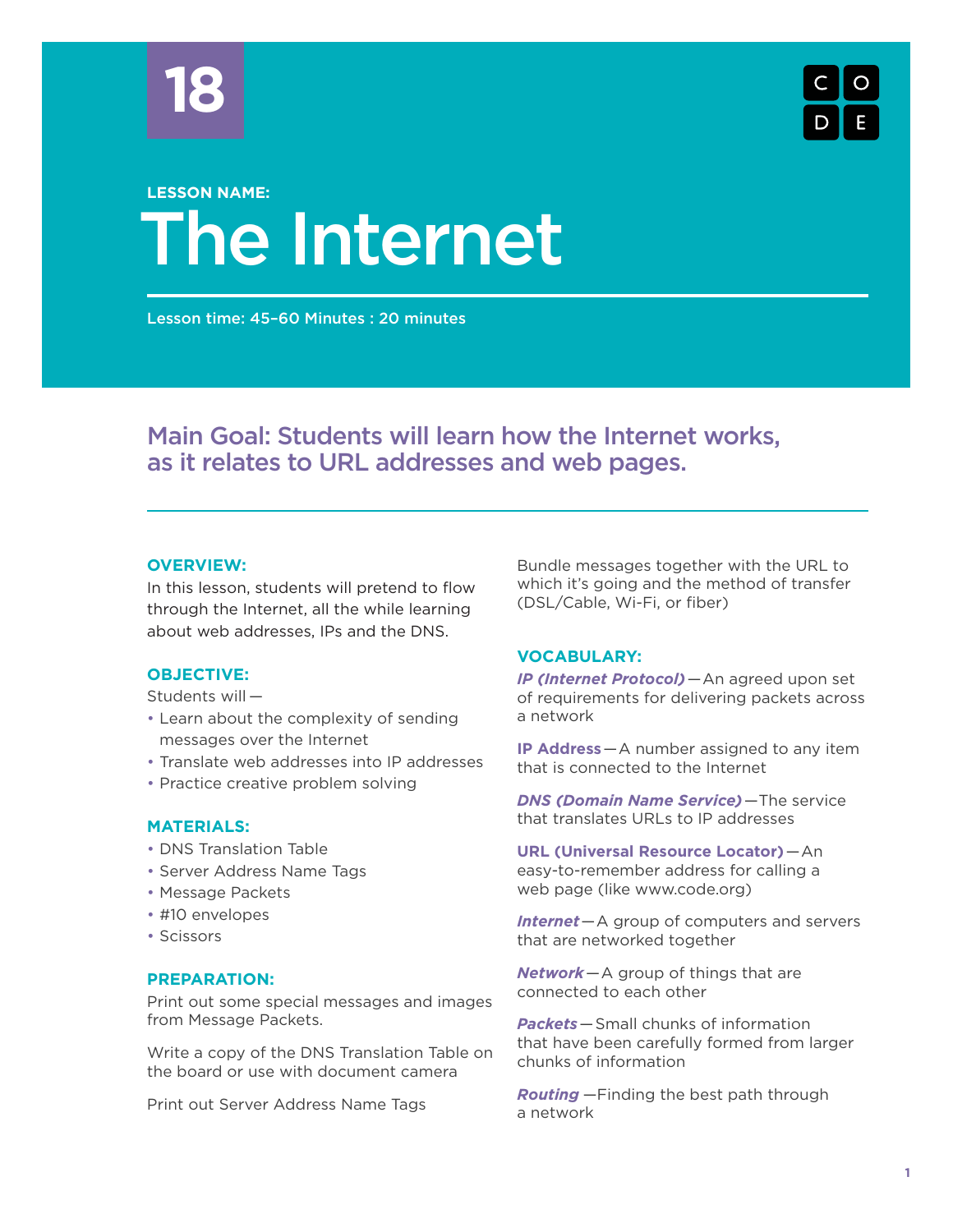### LESSON 18: THE INTERNET

**18**

*Servers*—Computers that exist only to provide information to others

*Fiber-Optic Cable*—A cable that uses light to send information (often shortened to "fiber")

*Wi-Fi*—A wireless method of sending information using radio waves

*DSL/Cable*—A method of sending information using telephone or television cables

### **REVIEW:**

This review segment is intended to get the class thinking back to the last lesson. If you are covering these activities out of order, please substitute your own review subjects here.

### **Class Participation Questions:**

- What is debugging?
- Why is it important?

 $172.16.254.1$ 

**It may seem like everything happens instantly on the Internet, but in reality, there is a lot of information traveling through virtual channels at all times of the day and night.**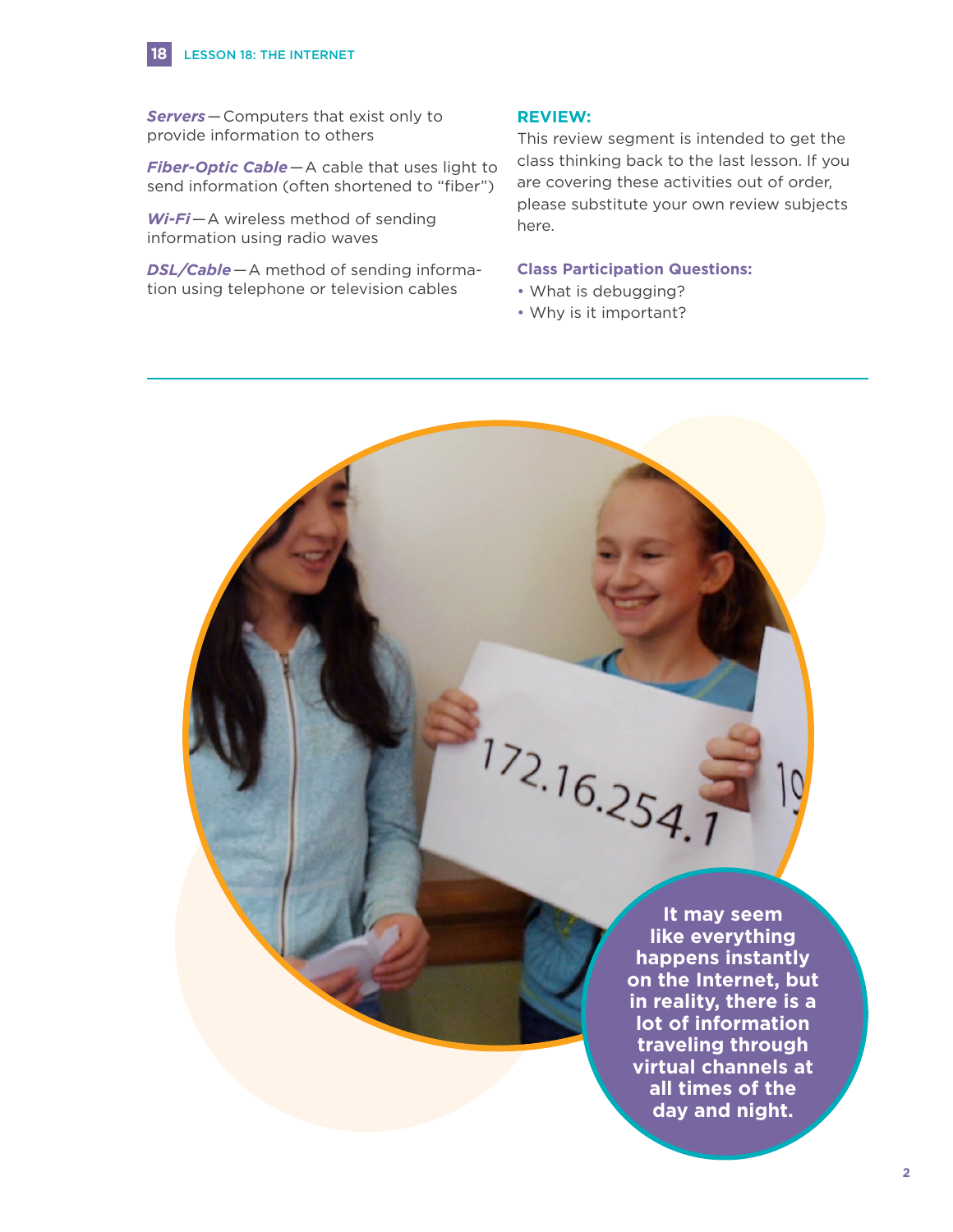

### **INTRODUCE:**

Let students know that the Internet is a busy place. It may seem like everything happens instantly, but in reality, there is a lot of information traveling through virtual channels at all times of the day and night.

This is a good time to inject an Internet Safety lecture, if you haven't already. After you warn of the do's and don'ts of worldwide communication, it's time to move on to teaching students how it all works.

Ask students how they would get to your school's website. Many of them will offer a solution similar to:

"type www.SCHOOLNAME.com into my web browser" or "enter school name on a search engine"

While that might be true, it's worth mentioning that there is no "SCHOOLNAME.com" place that information can travel to. All addresses inside the Internet are actually combinations of numbers, rather than names. It's kind of like your telephone. You may call someone by selecting "Grandma's Cell" from your address book, but underneath, it's really dialing a ten-digit number. Something similar happens with web pages.

When you ask for "SCHOOLNAME.com" the inquiry goes out to the Internet to translate that name into an IP address. After a series of steps, the inquiry comes upon the DNS TranslationTable, where it can get the numerical version of the URL address that you originally entered. At last, you have the number of the place where you are going to send or receive your information, but that's only part of the challenge.

Believe it or not, the Internet isn't able to send and receive an unlimited amount of information at one time. Think of it like trying to send all of your favorite pictures to your grandma in just one single envelope. It just wouldn't all fit. Instead, you need to break your message up into smaller pieces. You can send a series of these envelopes to your grandma, each with its own "packet."

So, what if there is a delay in the mail and a few of the envelopes come at the wrong time and a few of the envelopes are missing altogether? How can she know if all of the envelopes arrived? How can she know which ones are missing, or what order to open them?

To solve that problem, we can number each of the envelopes as X of Y. That is to say, if one of our messages is cut into 10 pieces, we will label the pieces 1 of 10, 2 of 10, and so on.

Now we're going to play an Internet game. We will have five students come to the front of the class and get ready to deliver messages to five students standing in the back of the class. First, we will need five volunteers to be Internet Users in the front. Next, five users to be Servers in the back.

The Servers will all have numbers that they can hold to identify where each Internet User needs to go. These are called IP addresses.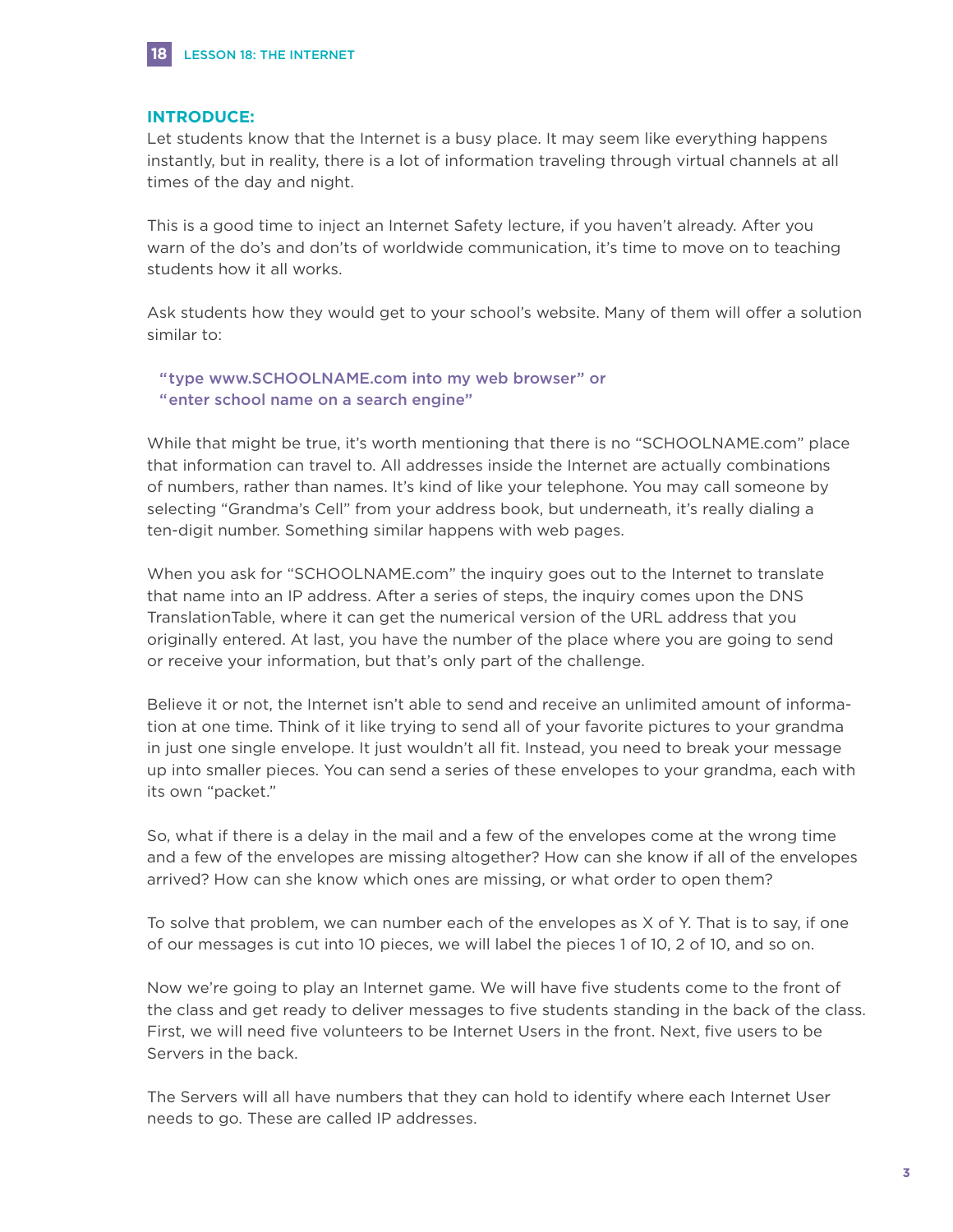

The Internet Users will select a message from the pile. Each message tells us the URL where it needs to be delivered, how many pieces it must be broken into, and what method it is using to be delivered (fiber, Wi-Fi, or DSL/Cable). The Internet User has to:

- **1)** Translate the URL to an IP address using the DNS Translation Table on the board.
- **2)** Rip the message into the number of pieces mentioned on the envelope.
- **3)** Number each piece appropriately
- **4)** Carry the message, one piece at a time, to the Server in the method appropriate for the transmission type:
	- Fiber gets to carry its messages with one hand.
	- DSL/Cable must carry its messages on its head.
	- Wi-Fi carries its messages on its head also, but the teacher will randomly walk up and try to blow the piece of paper away.

 Whenever a piece of the message touches the ground, it is considered a "dropped packet" and the Internet User must ignore that packet until the rest of the pieces have been delivered, then return to the front of the room and re-deliver any dropped packets.

 **5)** Servers will put all messages back together on their side of the room. The game is over when all Servers have completed and read their messages out loud.

- Which method of delivery was easiest to complete without dropping a packet?
- If Wi-Fi drops so many packets, why do you suppose it is still used?
- Do you think it is possible to create a method of delivery that doesn't require cables but is more reliable than radio waves? What might that look like?

### **ADJUSTMENTS:**

**K-2:** This is far more complicated than a group of young children can expect to comprehend in one lesson. As an adaptation, you may choose to break into one of three points to illustrate:

- Big messages can be broken into little chunks and delivered in order, where they can be put back together on the other side.
- Some methods of delivery are more reliable than others (Relay with fiber, Wi-Fi, DSL/Cable).
- URLs are translated into IP addresses using a DNS Translation Table.

**3-5:** Analyze whether your students are prepared for the full extent of this game. If not, you can combine any number of the K-2 pieces into a game that begins to get the ideas across.

**6-8:** You should be able to play the game just about as described. If the game seems too simple for your students, add an extra step where the Server has to relay the information to a third party. This is a more accurate version of how message delivery actually works, since a message is rarely just left on the server.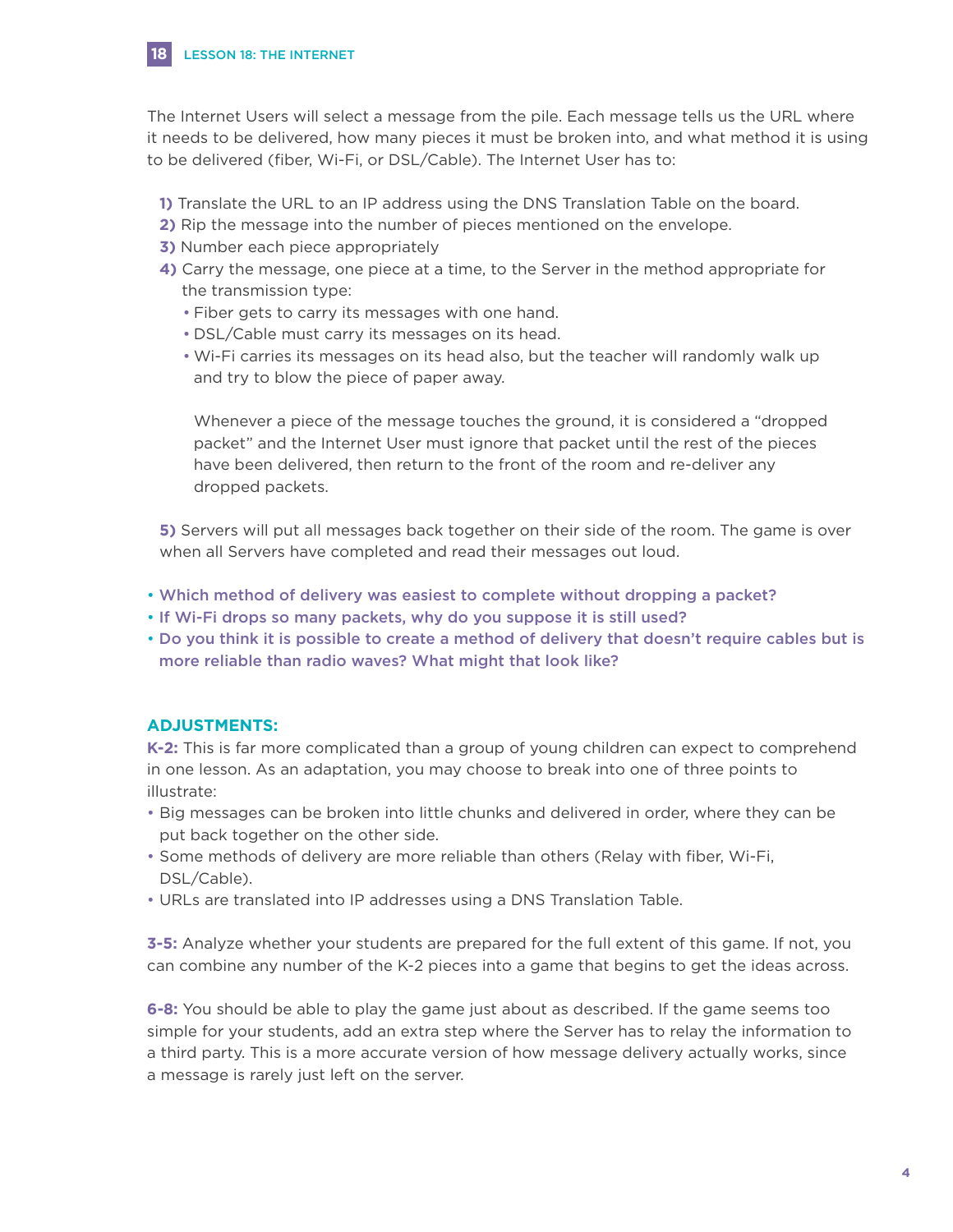

### **STEPS:**

**18**

- **1)** Describe the Internet and DNS to students.
- **2)** Explain the Internet Game.
- **3)** Choose volunteers to act as Internet Users, and an equal number to be Servers.
- **4)** Give each server an IP address.
- **5)** Give each Internet User a message with instructions for delivery.
- **6)** Internet User must prepare message for delivery as noted, translate the URL to an IP address, then deliver in the style required by the type of transmission.
- **7)** Server can put message back together in order and the game is complete when all Servers have read their messages.

### **RULES:**

- Fiber gets to carry its messages with one hand.
- DSL/Cable must carry its messages on its head.
- Wi-Fi carries its messages on its head also, but the teacher will randomly walk up and try to blow the piece of paper away.

### **SAMPLES:**

| <b>DNS Translation Table</b> |                 |
|------------------------------|-----------------|
| Code.org                     | 23.23.160.123   |
| Thinkersmith.org             | 64.14.68.10     |
| CSEDweek.org                 | 174.129.210.209 |
| CSisFun.com                  | 198.58.93.24    |
| khanacademy.org              | 107.20.223.238  |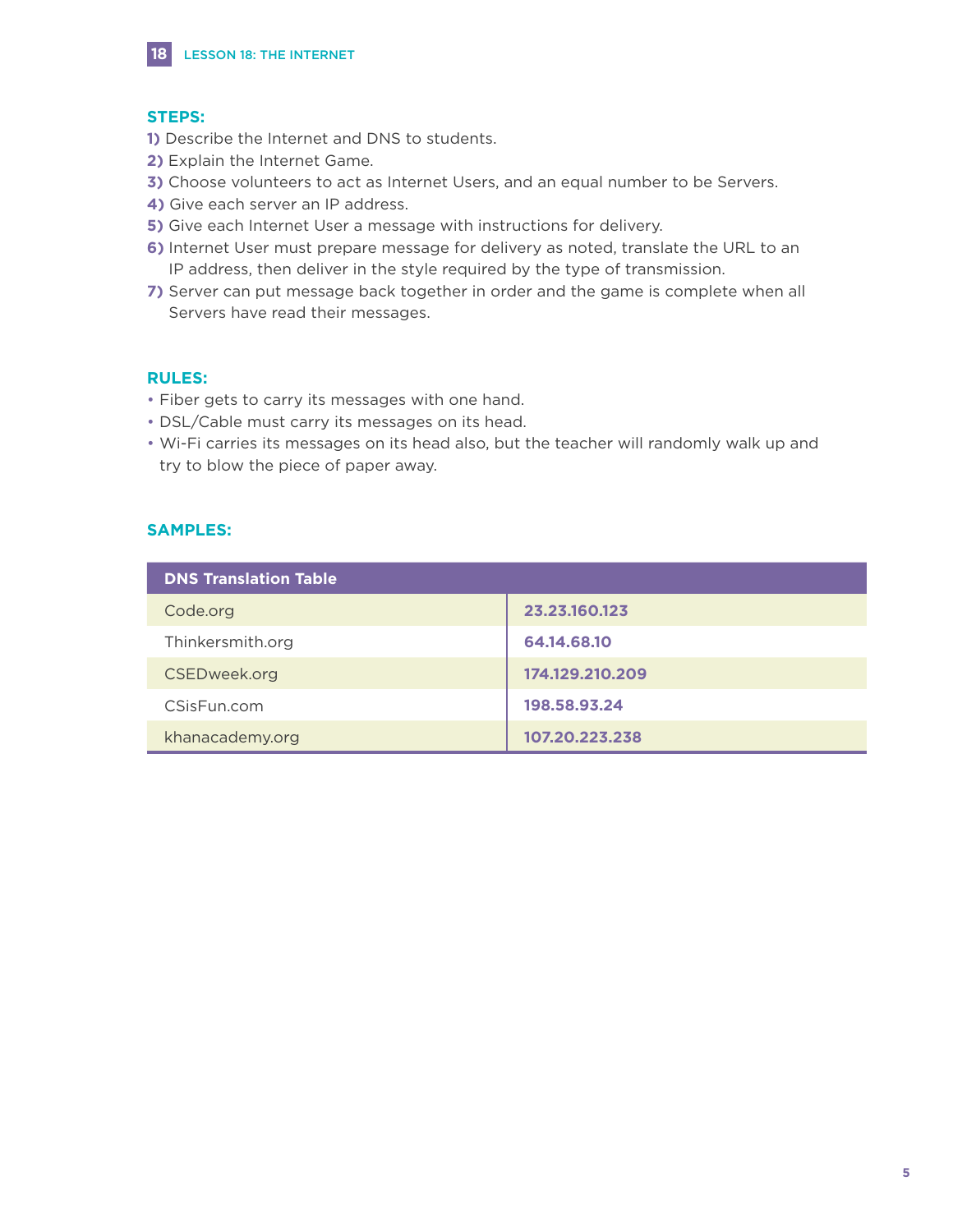**18**

### This is a note to you.

## From me!

**Number of Pieces: 7 To URL: www.code.org Using: Fiber**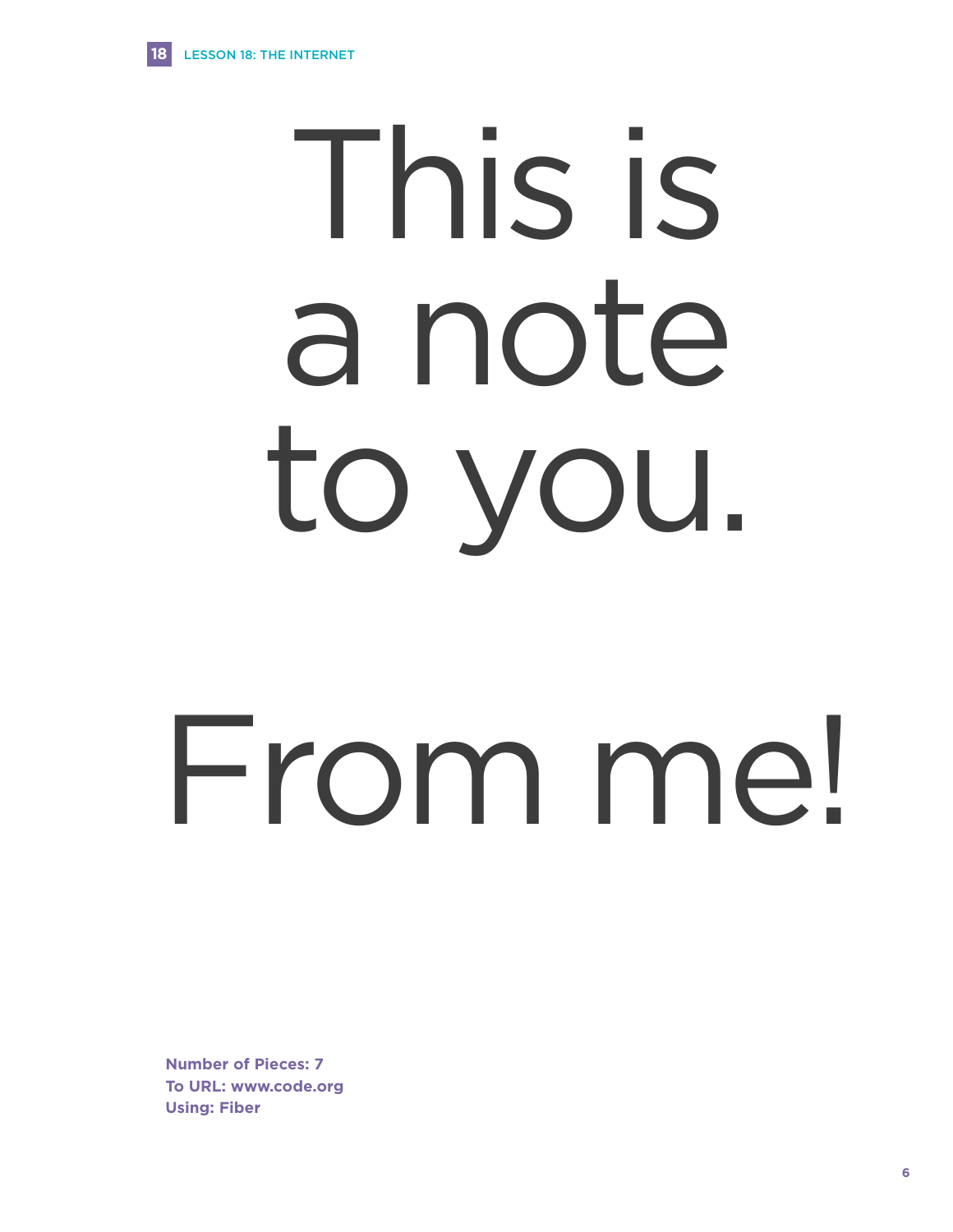**18**

# My note says less than your note!

**Number of Pieces: 3 To URL: www.CSEDweek.org Using: Wi-Fi**